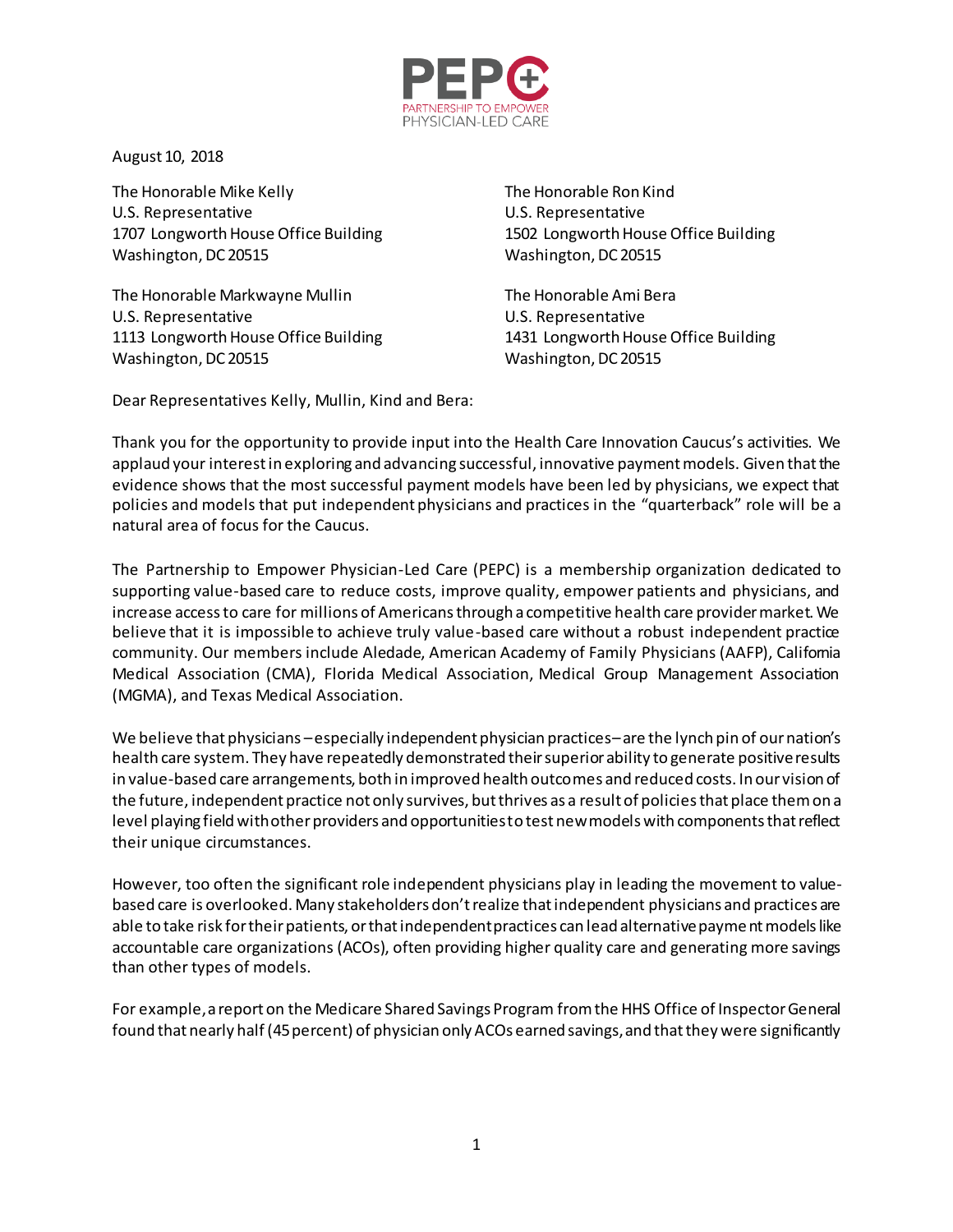

more likely to do so than other types of ACOs.<sup>1</sup> Other data clearly shows that physician-owned groups achieve better quality at a lower cost than other groups. For example, a 2014 study found that physicianowned practices had 33% fewer preventable readmissions than hospital-owned groups;<sup>2</sup> and a 2013 study found that hospital-based groups have higher rates of hospitalizations and hospital outpatient department visits than smaller groups.<sup>3</sup>

As we strive to transform our health care system, it is critically important for policymakers and stakeholders to hear the voices of independent practices on the front lines of care and to ensure that a range of practice arrangements – including independent practice – are allowed to flourish.

There are a number of opportunities for CMS and Congress to take action to make that a reality. We have three specific recommendations below:

## **1. Prioritize physician-led advanced alternative payment models, including physician-led accountable care organizations (ACOs) and other approaches to achieve improved outcomesfor patients, greater value, and the preservation of independent clinical practice.**

Models should be accessible to a wide range of physicians, including physicians choosing to remain independent. As you know, physicians practice in large and small offices, in rural and urban settings, and in a variety of different employment arrangements. CMS should consider the unique circumstances of physicians in independent practice when developing models, ensuring that there are options available for this cohort of the workforce and recognizing that certain models that are appropriate for large hospitalled groups and/or large physician practices may not be appropriate for all.

New models should also allow physician practices to assume appropriate financial risk for reducing costs proportional to their finances while offering greater reward over time for practices agreeing to take on more risk. To attract independent practices, risk must be proportional to their finances and not so large as to favor consolidation of practices. An example of a recent model that is calibrated to reflect the financial realities faced by small physician practices is Track 1+, which incorporates risk that is meaningful but not so large as to be an existential threat to a physician's business. CMMI should also provide more predictable and accurate risk adjustment and benchmarks that work for a range of physician practices.

Finally, models should test a range of innovations aimed at encouraging consumers to engage in their care while not imposing substantial new administrative burdens or paperwork requirements on physician practices.

 $\overline{a}$ 

<sup>1</sup> U.S. Department of Health and Human Services, Office of the Inspector General, "Medicare Shared Savings Program Accountable Care Organizations Have Shown Potential for Reducing Spending and Improving Quality," August 28, 2017. Available at[: https://oig.hhs.gov/oei/reports/oei-02-15-00450.asp](https://oig.hhs.gov/oei/reports/oei-02-15-00450.asp)

<sup>2</sup> Casalino et al, "Small Primary Care Physician Practices Have Low Rates of Hospital Admissions," Health Affairs (2014).

<sup>&</sup>lt;sup>3</sup> McWilliams et al, "Delivery System Integration and Health Care Spending and Quality for Medicare Beneficiaries," JAMA Intern Med (2013)